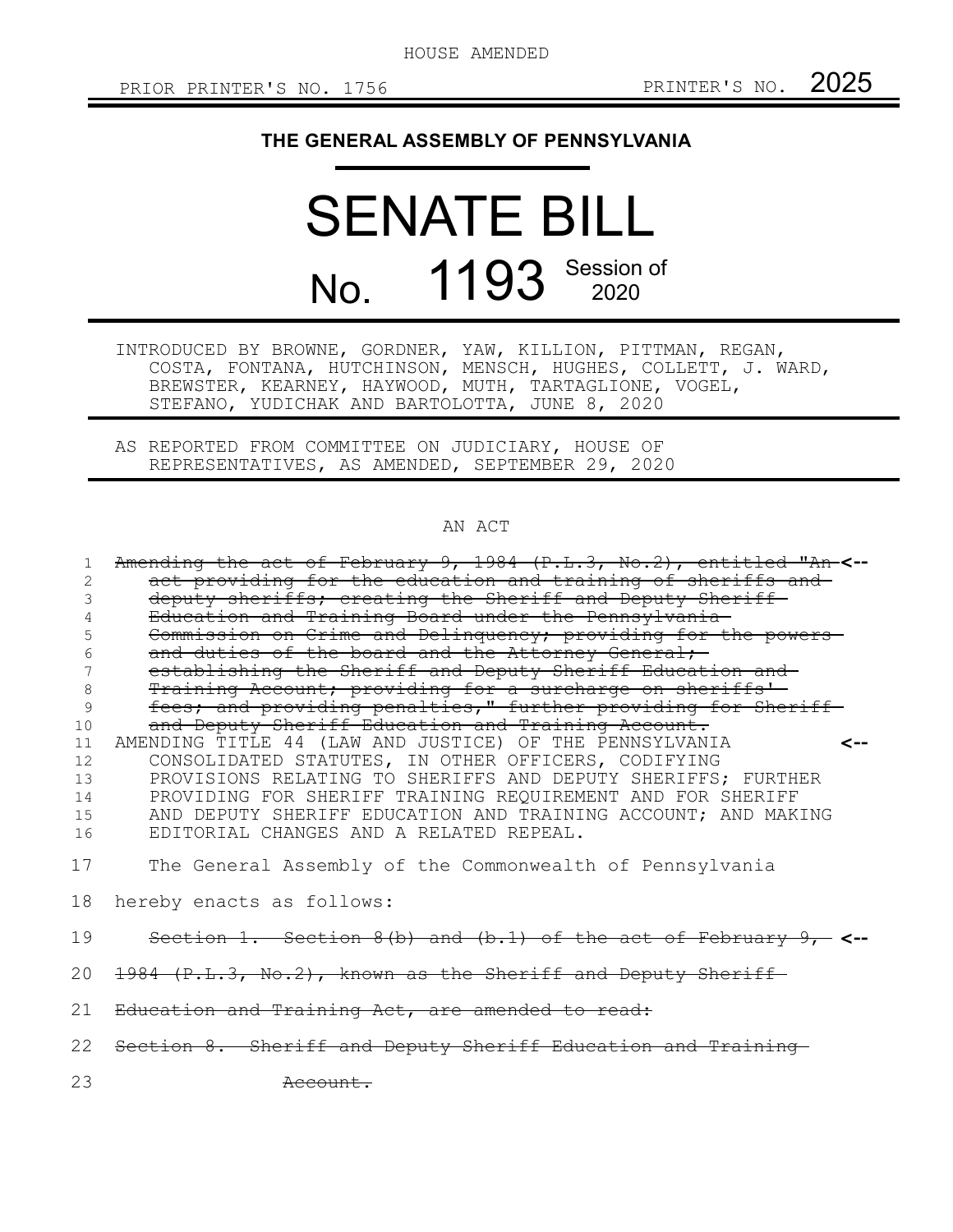1 \* \* \*

| 2  | (b) Surcharge. There is hereby assessed a surcharge on each       |
|----|-------------------------------------------------------------------|
| 3  | fee collected by the sheriff of every county upon acceptance for- |
| 4  | each service required for any complaint, summons, writ or other-  |
| 5  | legal paper required to be served or posted by the sheriff.       |
| 6  | Surcharges shall be assessed as follows:                          |
| 7  | ((1) Beginning January 1, 1998, through December 31,              |
| 8  | 1998, the surcharge shall be \$6.                                 |
| 9  | $(2)$ Beginning January 1, 1999, through December 31,             |
| 10 | 1999, the surcharge shall be \$8.                                 |
| 11 | (3) Beginning January 1, 2000, and thereafter, the                |
| 12 | surcharge shall be \$10.}                                         |
| 13 | $(1)$ Beginning January 1, 2021, through December 31,             |
| 14 | 2021, the surcharge shall be \$16.                                |
| 15 | (2) Beginning January 1, 2022, through December 31,               |
| 16 | 2022, the surcharge shall be \$18.                                |
| 17 | (3) Beginning January 1, 2023, and thereafter, the                |
| 18 | surcharge shall be \$20.                                          |
| 19 | (b.1) Surcharge in counties of first and second class. - In-      |
| 20 | counties of the first and second class, a surcharge shall be-     |
| 21 | collected by the prothonotary of that county for each defendant-  |
| 22 | named in a document filed to commence an action pursuant to-      |
| 23 | Pa.R.C.P. No.1007, except when service is made by a competent     |
| 24 | adult in the actions listed in Pa.R.C.P. Nos.400(b) and           |
| 25 | $400.1(c)$ . One dollar of the surcharge shall be retained by the |
| 26 | prothonotary to cover administrative costs incurred by            |
| 27 | collecting the surcharge and to support any technology and        |
| 28 | automation improvements or upgrades for the prothonotary, and     |
| 29 | the balance shall be transmitted semiannually to the State-       |
| 30 | Treasurer for deposit into the account. Surcharges shall be-      |
|    |                                                                   |

20200SB1193PN2025 - 2 -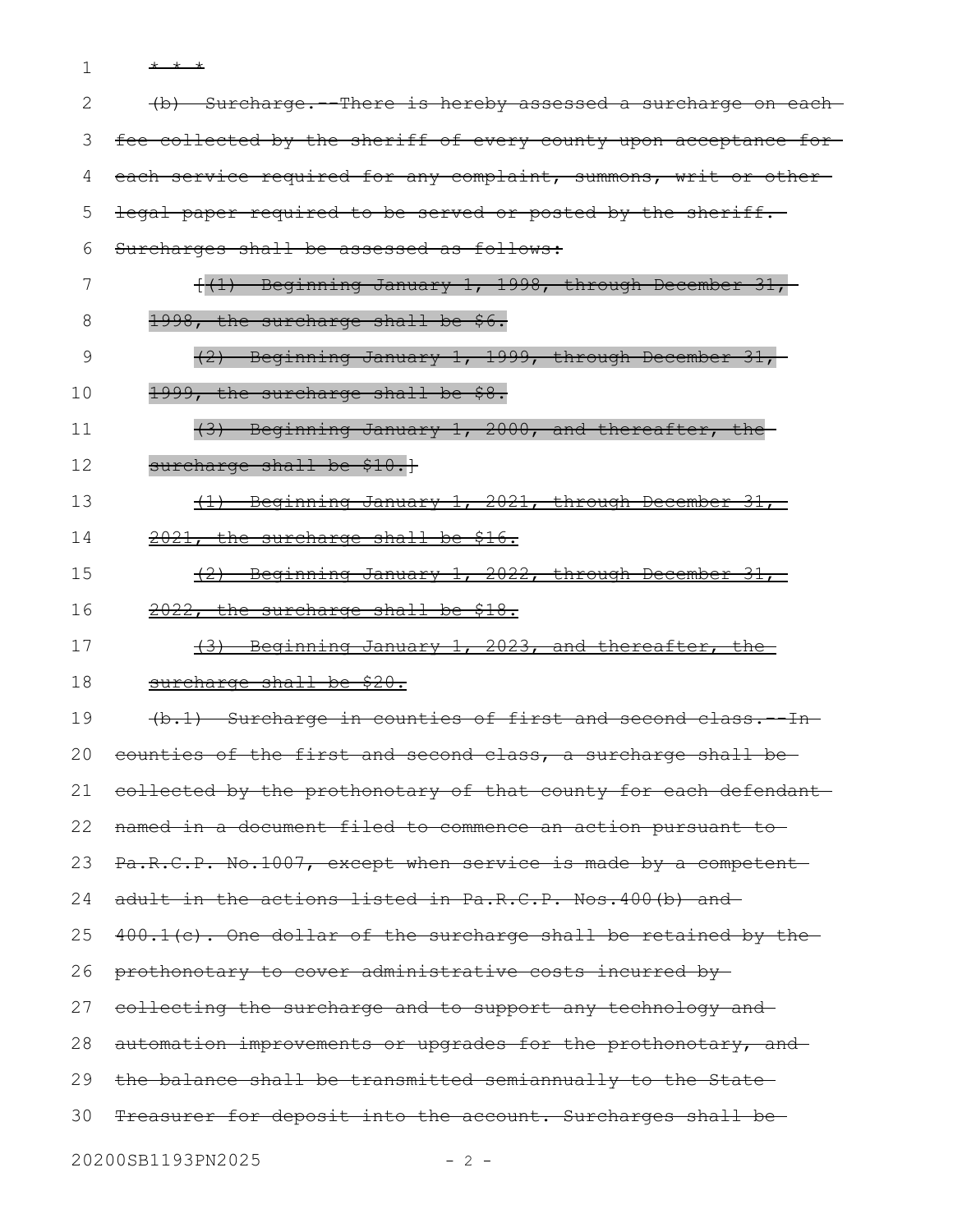| 1  | assessed as follows:                                           |
|----|----------------------------------------------------------------|
| 2  | f(1) Beginning January 1, 1998, through December 31,           |
| 3  | 1998, the surcharge shall be \$7.                              |
| 4  | (2) Beginning January 1, 1999, through December 31,            |
| 5  | 1999, the surcharge shall be \$9.                              |
| 6  | (3) Beginning January 1, 2000, and thereafter, the             |
| 7  | surcharge shall be \$11.}                                      |
| 8  | (1) Beginning January 1, 2021, through December 31,            |
| 9  | $2021$ , the surcharge shall be \$17.                          |
| 10 | (2) Beginning January 1, 2022, through December 31,            |
| 11 | 2022, the surcharge shall be \$19.                             |
| 12 | (3) Beginning January 1, 2023, and thereafter, the             |
| 13 | surcharge shall be \$21.                                       |
| 14 | $+$ $+$ $+$                                                    |
| 15 | Section 2. This act shall take effect January 1, 2021.         |
| 16 | SECTION 1. PART IV HEADING OF TITLE 44 OF THE PENNSYLVANIA <-- |
| 17 | CONSOLIDATED STATUTES IS AMENDED TO READ:                      |
| 18 | PART IV                                                        |
| 19 | OTHER OFFICERS AND OFFICIALS                                   |
| 20 | SECTION 2. TITLE 44 IS AMENDED BY ADDING A CHAPTER TO READ:    |
| 21 | CHAPTER 74                                                     |
| 22 | SHERIFFS AND DEPUTY SHERIFFS                                   |
| 23 | SUBCHAPTER                                                     |
| 24 | GENERAL PROVISIONS (RESERVED)<br>Α.                            |
| 25 | B. (RESERVED)                                                  |
| 26 | C. SHERIFF AND DEPUTY SHERIFF EDUCATION AND TRAINING           |
| 27 | SUBCHAPTER A                                                   |
| 28 | GENERAL PROVISIONS                                             |
| 29 | (RESERVED)                                                     |
| 30 | SUBCHAPTER B                                                   |
|    |                                                                |

20200SB1193PN2025 - 3 -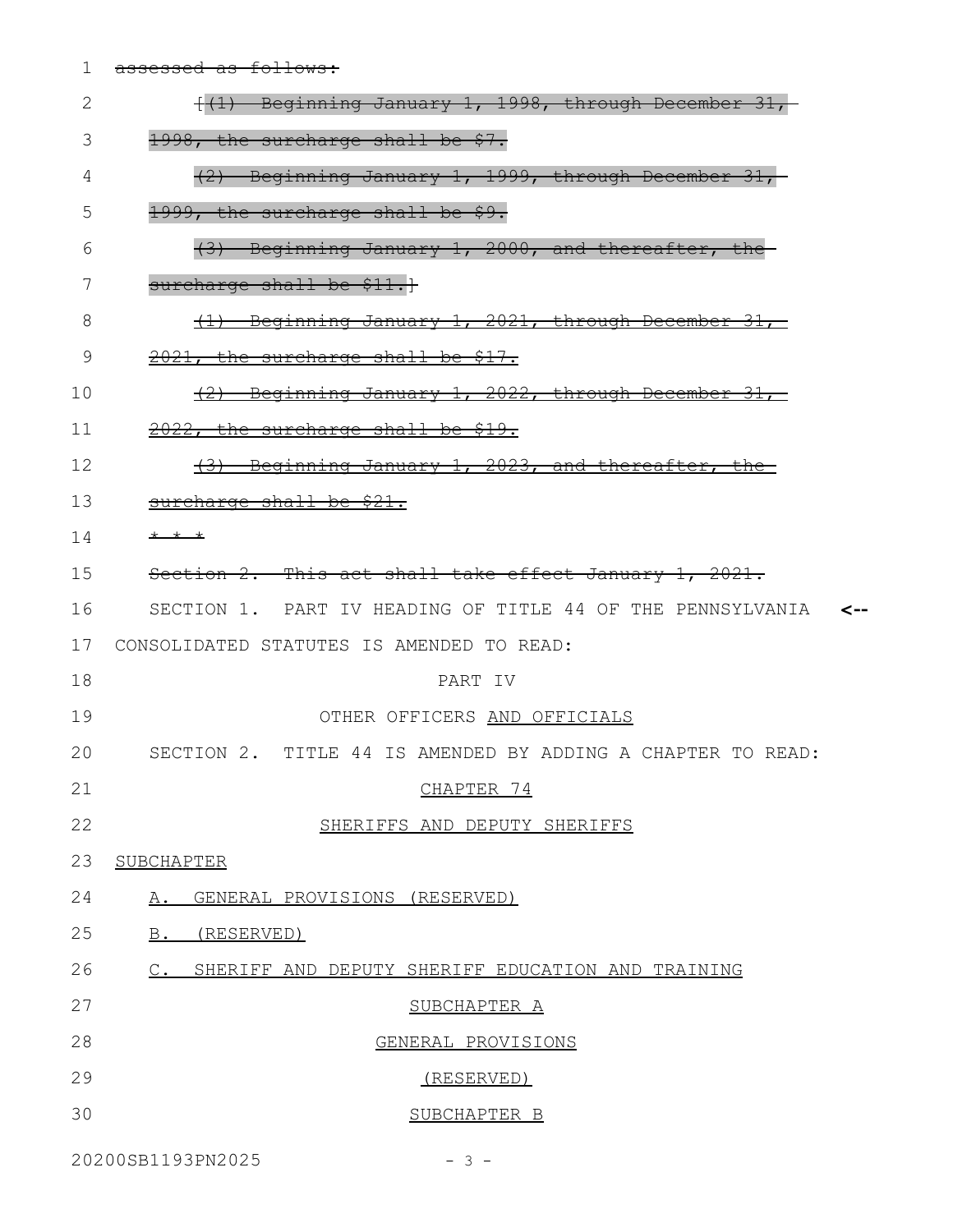| $\mathbf 1$  | (RESERVED)                                                       |
|--------------|------------------------------------------------------------------|
| $\mathbf{2}$ | SUBCHAPTER C                                                     |
| 3            | SHERIFF AND DEPUTY SHERIFF EDUCATION AND TRAINING                |
| 4            | SEC.                                                             |
| 5            | 7421. SCOPE OF SUBCHAPTER.                                       |
| 6            | 7422. DEFINITIONS.                                               |
| 7            | 7423. SHERIFF AND DEPUTY SHERIFF EDUCATION AND TRAINING BOARD.   |
| 8            | 7424. POWERS AND DUTIES OF BOARD.                                |
| 9            | 7425.<br>TRAINING PROGRAM.                                       |
| 10           | 7426.<br>CONTINUING EDUCATION.                                   |
| 11           | 7427. SHERIFF TRAINING REQUIREMENT.                              |
| 12           | 7428. DEPUTY SHERIFF TRAINING REQUIREMENT.                       |
| 13           | 7429. REVOCATION OF CERTIFICATION.                               |
| 14           | 7430. SHERIFF AND DEPUTY SHERIFF EDUCATION AND TRAINING          |
| 15           | ACCOUNT.                                                         |
| 16           | 7431. REIMBURSEMENT TO COUNTIES.                                 |
| 17           | \$7421. SCOPE OF SUBCHAPTER.                                     |
| 18           | THIS SUBCHAPTER PROVIDES FOR SHERIFF AND DEPUTY SHERIFF          |
| 19           | EDUCATION AND TRAINING.                                          |
|              | 20 § 7422. DEFINITIONS.                                          |
| 21           | THE FOLLOWING WORDS AND PHRASES WHEN USED IN THIS SUBCHAPTER     |
| 22           | SHALL HAVE THE MEANINGS GIVEN TO THEM IN THIS SECTION UNLESS THE |
| 23           | CONTEXT CLEARLY INDICATES OTHERWISE:                             |
| 24           | "ACCOUNT." THE SHERIFF AND DEPUTY SHERIFF EDUCATION AND          |
| 25           | TRAINING ACCOUNT.                                                |
| 26           | "BOARD." THE SHERIFF AND DEPUTY SHERIFF EDUCATION AND            |
| 27           | TRAINING BOARD.                                                  |
| 28           | "COMMISSION." THE PENNSYLVANIA COMMISSION ON CRIME AND           |
| 29           | DELINQUENCY.                                                     |
| 30           | § 7423. SHERIFF AND DEPUTY SHERIFF EDUCATION AND TRAINING        |
|              | 20200SB1193PN2025<br>$-4 -$                                      |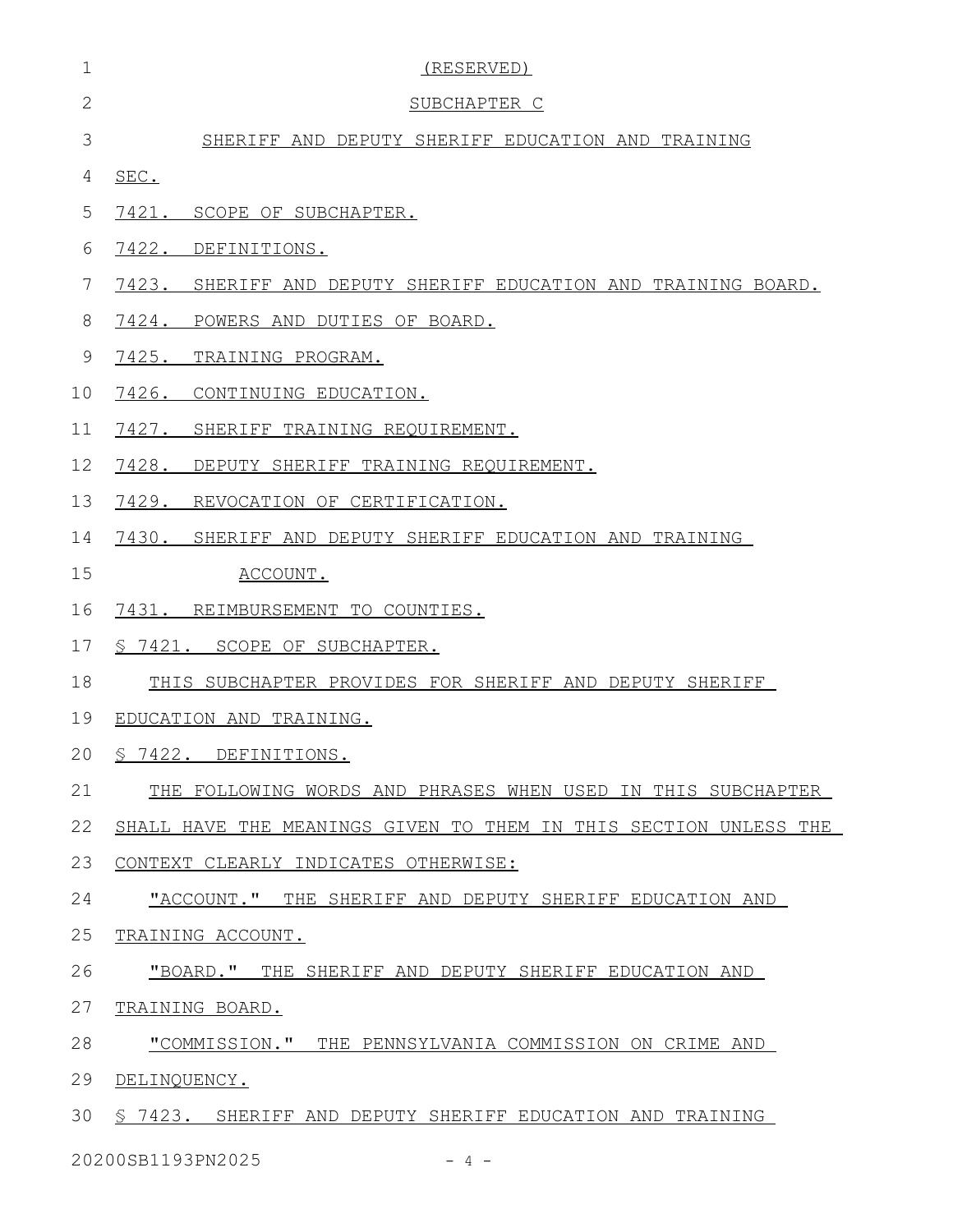| 1  | BOARD.                                                           |
|----|------------------------------------------------------------------|
| 2  | CONTINUATION.--THE SHERIFF AND DEPUTY SHERIFF EDUCATION<br>(A)   |
| 3  | TRAINING BOARD IS CONTINUED AS A BOARD WITHIN THE<br>AND         |
| 4  | COMMISSION.                                                      |
| 5  | COMPOSITION.--THE BOARD SHALL BE COMPOSED OF THE<br>(B)          |
| 6  | FOLLOWING MEMBERS:                                               |
| 7  | (1)<br>THE ATTORNEY GENERAL.                                     |
| 8  | (2)<br>TWO<br>JUDGES OF THE COURTS OF COMMON PLEAS FROM          |
| 9  | DIFFERENT COUNTIES.                                              |
| 10 | (3)<br>TWO<br>SHERIFFS FROM DIFFERENT COUNTIES WITH A MINIMUM    |
| 11 | SIX YEARS' EXPERIENCE AS A SHERIFF OR CHIEF DEPUTY.<br>OF        |
| 12 | (4)<br>THREE INDIVIDUALS FROM DIFFERENT COUNTIES WITH A          |
| 13 | MINIMUM OF EIGHT YEARS' EXPERIENCE EACH AS A DEPUTY SHERIFF.     |
| 14 | ONE OF THE THREE SHALL BE CURRENTLY EMPLOYED IN THE CAPACITY     |
| 15 | OF DEPUTY SHERIFF WITH THE RANK OF SERGEANT OR DEPUTY            |
| 16 | SHERIFF.                                                         |
| 17 | (5)<br>ONE EDUCATOR OUALIFIED IN THE FIELD OF CURRICULUM         |
| 18 | DESIGN.                                                          |
| 19 | (6)<br>ONE COUNTY COMMISSIONER.                                  |
| 20 | (C) APPOINTMENTS AND TERMS. -- ALL MEMBERS OF THE BOARD, OTHER   |
| 21 | THAN THE ATTORNEY GENERAL, WHO SHALL BE A PERMANENT MEMBER,      |
| 22 | SHALL BE APPOINTED BY THE GOVERNOR FOR A PERIOD OF THREE YEARS.  |
| 23 | ANY MEMBER OF THE BOARD SHALL CEASE TO BE A MEMBER OF THE BOARD  |
| 24 | IMMEDIATELY UPON TERMINATION OF SERVICE IN THE POSITION BY WHICH |
| 25 | THAT PERSON WAS ELIGIBLE FOR MEMBERSHIP OR APPOINTED AS A MEMBER |
| 26 | OF THE BOARD.                                                    |
| 27 | (D)<br>VACANCIES.--A MEMBER APPOINTED TO FILL A VACANCY CREATED  |
| 28 | BY ANY REASON OTHER THAN EXPIRATION OF A TERM SHALL BE APPOINTED |
| 29 | FOR THE UNEXPIRED TERM OF THE MEMBER WHO THE APPOINTEE SUCCEEDS  |
| 30 | IN THE SAME MANNER AS THE ORIGINAL APPOINTMENT.                  |

20200SB1193PN2025 - 5 -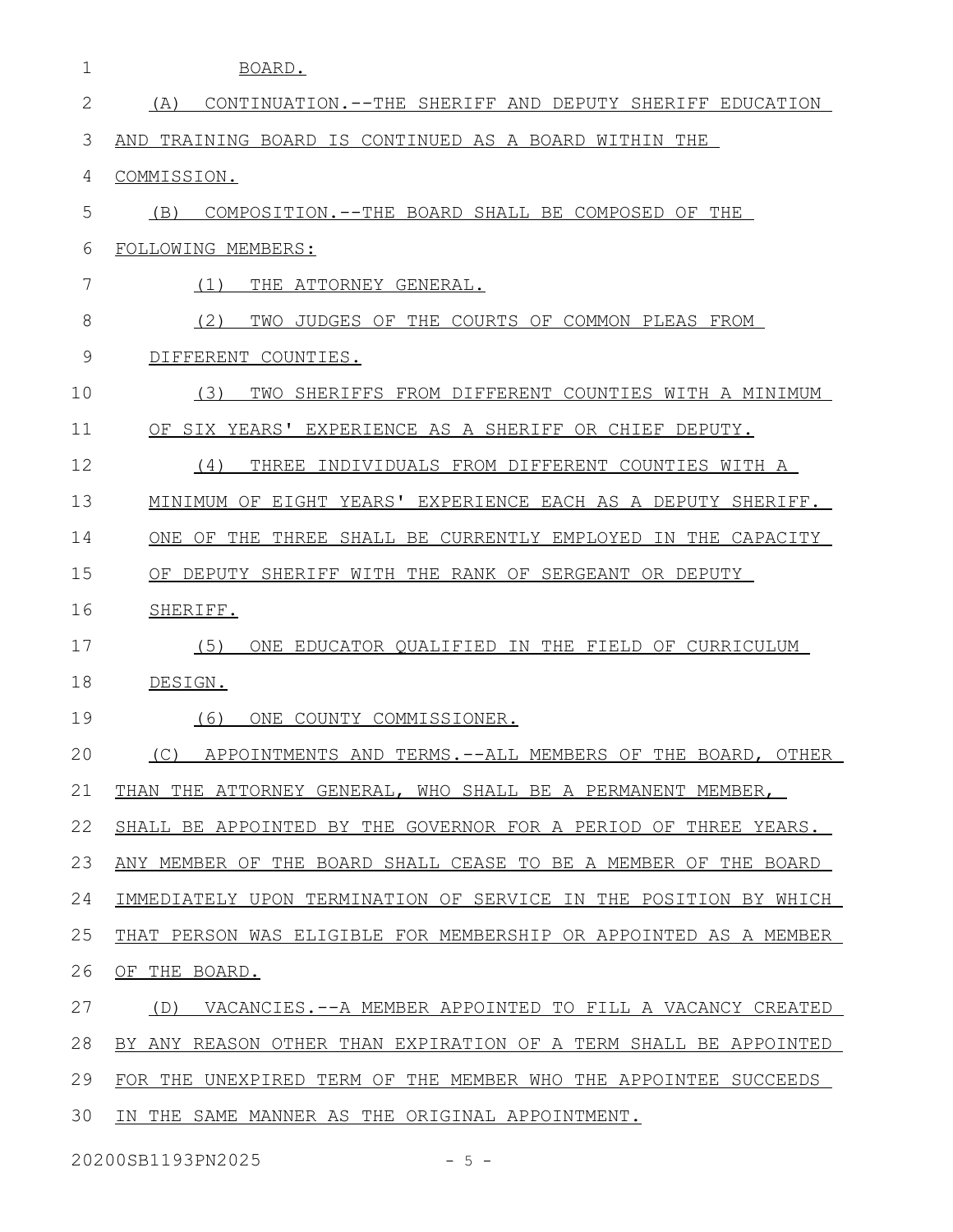| 1  | EXPENSES.--THE MEMBERS OF THE BOARD SHALL SERVE WITHOUT<br>(E)    |
|----|-------------------------------------------------------------------|
| 2  | COMPENSATION BUT SHALL BE REIMBURSED THE NECESSARY AND ACTUAL     |
| 3  | EXPENSES INCURRED IN ATTENDING THE MEETINGS OF THE BOARD AND IN   |
| 4  | THE PERFORMANCE OF THEIR DUTIES UNDER THIS SUBCHAPTER.            |
| 5  | REMOVAL.--MEMBERS OF THE BOARD, OTHER THAN THE ATTORNEY<br>(F)    |
| 6  | GENERAL, MAY BE REMOVED BY THE GOVERNOR FOR GOOD CAUSE UPON       |
| 7  | WRITTEN NOTICE FROM THE GOVERNOR SPECIFICALLY STATING THE CAUSE   |
| 8  | FOR REMOVAL.                                                      |
| 9  | CHAIR. -- THE MEMBERS OF THE BOARD SHALL ELECT A CHAIR<br>(G)     |
| 10 | FROM AMONG THE MEMBERS TO SERVE FOR A PERIOD OF ONE YEAR. A       |
| 11 | CHAIR MAY BE ELECTED TO SERVE SUCCESSIVE TERMS.                   |
| 12 | (H)<br>MEETINGS AND QUORUM. -- THE BOARD SHALL MEET AT LEAST FOUR |
| 13 | TIMES EACH YEAR. SPECIAL MEETINGS MAY BE CALLED BY THE CHAIR OF   |
| 14 | THE BOARD OR UPON WRITTEN REQUEST OF THREE MEMBERS. A QUORUM      |
| 15 | SHALL CONSIST OF FIVE MEMBERS.                                    |
| 16 | § 7424. POWERS AND DUTIES OF BOARD.                               |
| 17 | THE BOARD, WITH THE REVIEW AND APPROVAL OF THE COMMISSION,        |
| 18 | SHALL HAVE THE POWER AND ITS DUTY SHALL BE TO:                    |
| 19 | (1) ESTABLISH, IMPLEMENT AND ADMINISTER THE SHERIFF AND           |
| 20 | DEPUTY SHERIFF EDUCATION AND TRAINING PROGRAM ACCORDING TO        |
| 21 | THE MINIMUM REQUIREMENTS SPECIFIED IN THIS SUBCHAPTER.            |
| 22 | (2)<br>ESTABLISH, IMPLEMENT AND ADMINISTER REQUIREMENTS FOR       |
| 23 | THE MINIMUM COURSES OF STUDY AND TRAINING FOR SHERIFFS AND        |
| 24 | DEPUTY SHERIFFS.                                                  |
| 25 | (2.1) REQUIRE MINIMUM STANDARDS FOR TRAINING SHERIFFS             |
| 26 | AND DEPUTY SHERIFFS ON DOMESTIC VIOLENCE. THE TRAINING SHALL      |
| 27 | INCLUDE STANDARDS FOR ASSESSING THE LETHALITY RISK OF             |
| 28 | DOMESTIC VIOLENCE INCIDENTS.                                      |
| 29 | (3)<br>ESTABLISH, IMPLEMENT AND ADMINISTER REQUIREMENTS FOR       |
| 30 | COURSES OF STUDY AND IN-SERVICE TRAINING FOR SHERIFFS HOLDING     |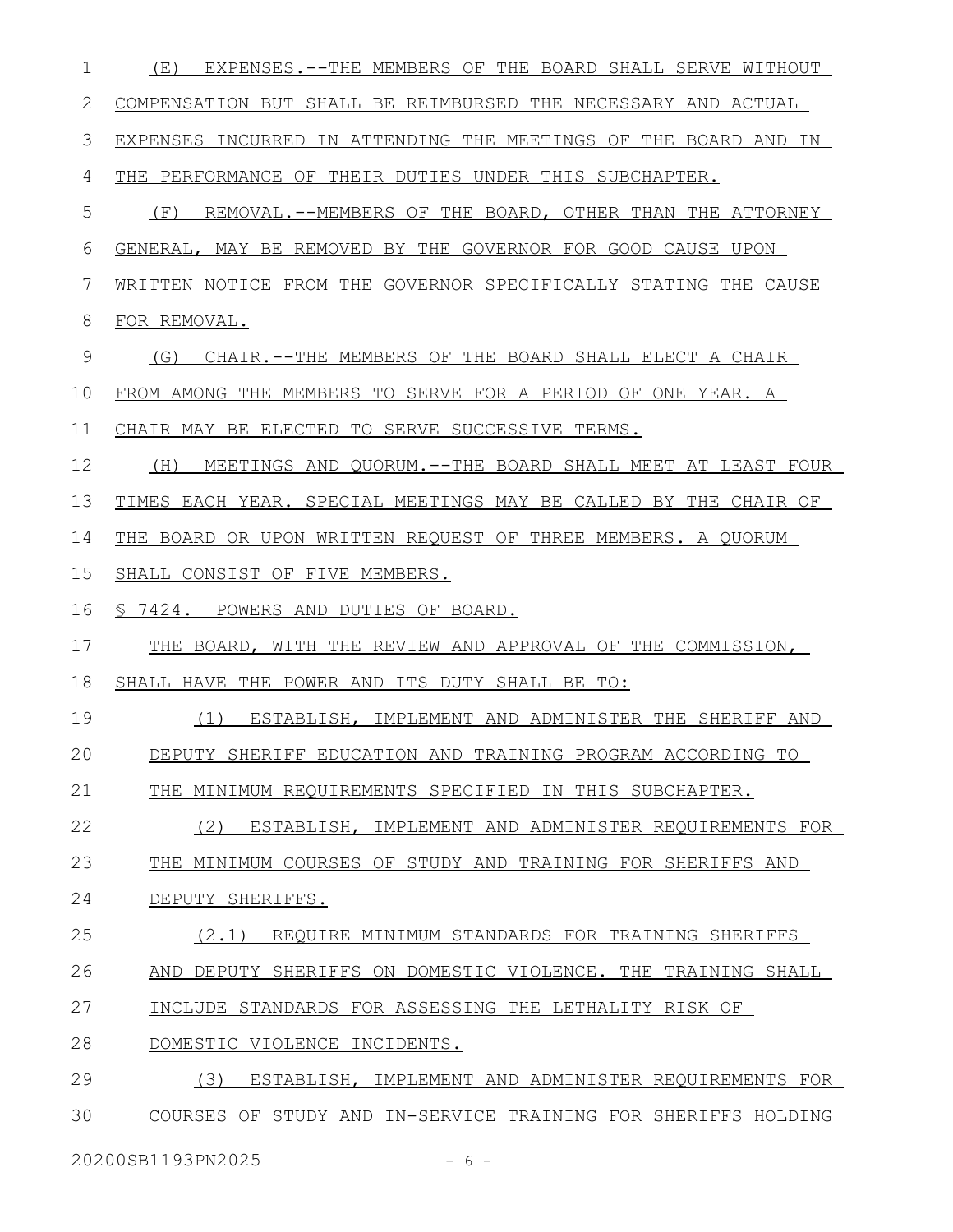| 1  | OFFICE AND DEPUTY SHERIFFS APPOINTED PRIOR TO AUGUST 9, 1984.  |
|----|----------------------------------------------------------------|
| 2  | (4)<br>ESTABLISH, IMPLEMENT AND ADMINISTER REQUIREMENTS FOR    |
| 3  | A CONTINUING EDUCATION PROGRAM FOR ALL SHERIFFS AND DEPUTY     |
| 4  | SHERIFFS CONCERNING ALL OF THE FOLLOWING SUBJECTS THE<br>BOARD |
| 5  | MAY DEEM NECESSARY AND APPROPRIATE FOR THE CONTINUED           |
| 6  | TRAINING OF SHERIFFS AND<br>DEPUTY SHERIFFS.<br>EDUCATION AND  |
| 7  | (5)<br>APPROVE OR REVOKE THE APPROVAL OF ANY SCHOOL WHICH      |
| 8  | MAY BE UTILIZED<br>TO COMPLY WITH THE EDUCATIONAL AND TRAINING |
| 9  | REQUIREMENTS OF THIS SUBCHAPTER.                               |
| 10 | (6)<br>ESTABLISH THE MINIMUM QUALIFICATIONS FOR INSTRUCTORS    |
| 11 | CERTIFY INSTRUCTORS.<br>AND                                    |
| 12 | (7)<br>CONSULT AND COOPERATE WITH UNIVERSITIES, COLLEGES,      |
| 13 | LAW SCHOOLS, COMMUNITY COLLEGES AND INSTITUTES FOR THE         |
| 14 | DEVELOPMENT OF SPECIALIZED COURSES FOR SHERIFFS AND DEPUTY     |
| 15 | SHERIFFS.                                                      |
| 16 | (8)<br>PROMOTE THE MOST EFFICIENT AND ECONOMICAL PROGRAM       |
| 17 | FOR SHERIFF AND DEPUTY SHERIFF TRAINING BY UTILIZING EXISTING  |
| 18 | FACILITIES, PROGRAMS AND QUALIFIED STATE AND LOCAL PERSONNEL.  |
| 19 | (9)<br>CERTIFY SHERIFFS AND DEPUTY SHERIFFS WHO HAVE           |
| 20 | SATISFACTORILY COMPLETED THE BASIC EDUCATION AND TRAINING      |
| 21 | REOUIREMENTS OF THIS SUBCHAPTER AND ISSUE APPROPRIATE          |
| 22 | CERTIFICATES TO THEM.                                          |
| 23 | (10) REVOKE THE CERTIFICATION OF SHERIFFS AND DEPUTY           |
| 24 | SHERIFFS IN ACCORDANCE WITH SECTION 7429 (RELATING TO          |
| 25 | REVOCATION OF CERTIFICATION).                                  |
| 26 | (11)<br>REINSTATE PREVIOUSLY REVOKED CERTIFICATIONS OF         |
| 27 | SHERIFFS AND DEPUTY SHERIFFS WHERE THE BOARD FINDS THAT THE    |
| 28 | CIRCUMSTANCES WHICH LED TO THE REVOCATION OF CERTIFICATION     |
| 29 | ARE NO LONGER AN IMPEDIMENT TO CERTIFICATION.                  |
| 30 | (12)<br>MAKE RULES AND REGULATIONS AND PERFORM OTHER DUTIES    |
|    | 20200SB1193PN2025<br>$-7-$                                     |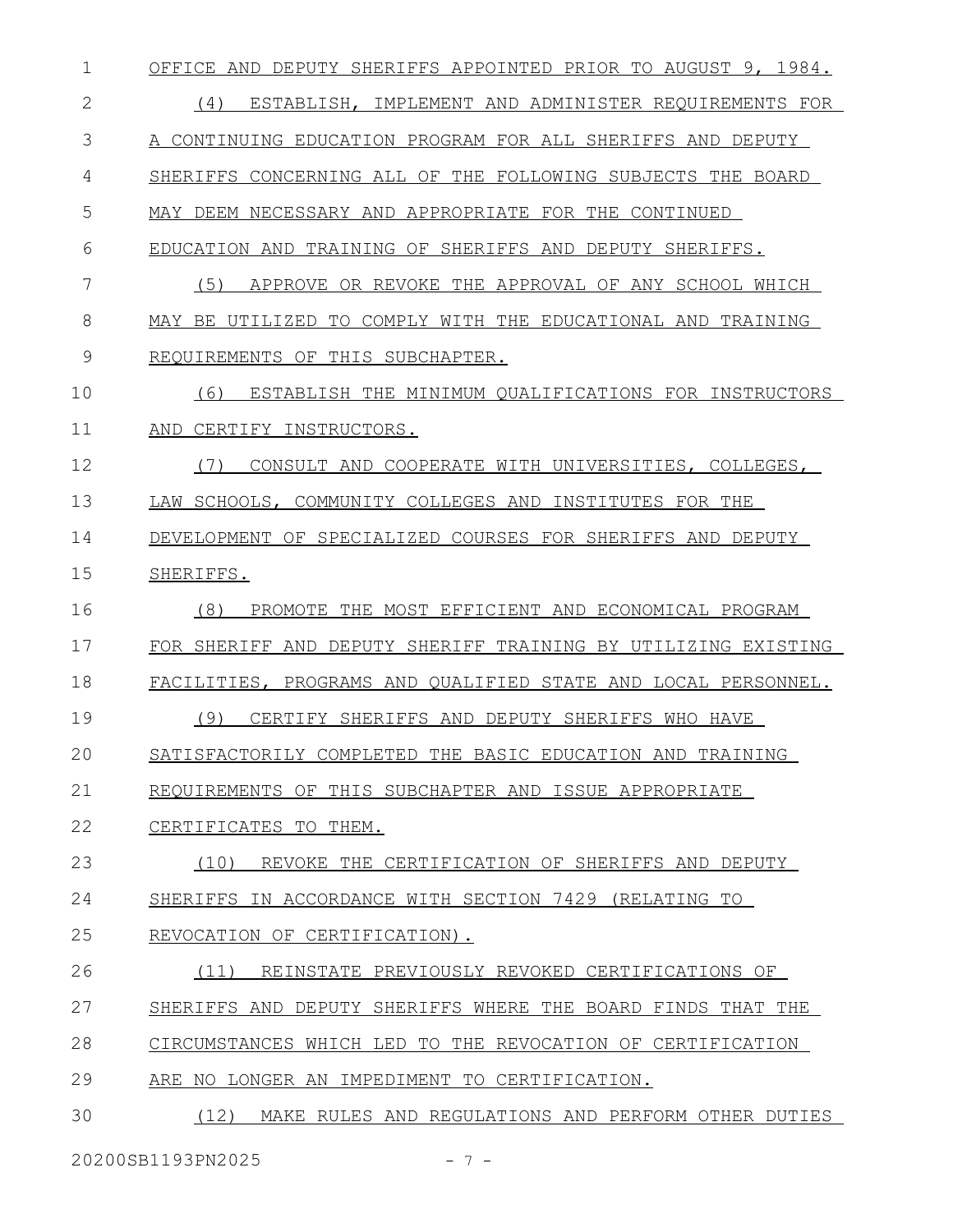AS MAY BE REASONABLY NECESSARY OR APPROPRIATE TO ADMINISTER 1

THIS SUBCHAPTER. 2

7

(13) MAKE AN ANNUAL REPORT TO THE GOVERNOR AND TO THE GENERAL ASSEMBLY CONCERNING: 3 4

(I) THE ADMINISTRATION OF THE SHERIFF AND DEPUTY SHERIFF EDUCATION AND TRAINING PROGRAM. 5 6

(II) THE ACTIVITIES OF THE BOARD.

(III) THE COSTS OF THE PROGRAM. 8

§ 7425. TRAINING PROGRAM. 9

THE SHERIFF AND DEPUTY SHERIFF EDUCATION AND TRAINING PROGRAM 10

SHALL INCLUDE APPROPRIATE TRAINING FOR NOT LESS THAN 160 HOURS 11

WHICH CONTENT AND HOURS OF INSTRUCTION SHALL BE DETERMINED BY 12

THE BOARD, SUBJECT TO THE REVIEW AND APPROVAL OF THE COMMISSION. 13

§ 7426. CONTINUING EDUCATION. 14

THE BOARD, WITH THE REVIEW AND APPROVAL OF THE COMMISSION, 15

SHALL ESTABLISH A CONTINUING EDUCATION PROGRAM FOR ALL SHERIFFS 16

AND DEPUTY SHERIFFS, WHICH SHALL INCLUDE NOT LESS THAN 20 HOURS 17

OF CONTINUING EDUCATION EVERY TWO YEARS, CONCERNING SUBJECTS THE 18

BOARD MAY DEEM NECESSARY AND APPROPRIATE FOR THE CONTINUED 19

EDUCATION AND TRAINING OF SHERIFFS AND DEPUTY SHERIFFS. 20

§ 7427. SHERIFF TRAINING REQUIREMENT. 21

(A) CERTIFICATION REQUIRED.-- 22

(1) A SHERIFF ELECTED AFTER SEPTEMBER 7, 2014, WHO DOES NOT HOLD CERTIFICATION AS EITHER A DEPUTY SHERIFF OR SHERIFF ON THE FIRST MONDAY IN JANUARY NEXT FOLLOWING THE ELECTION, 23 24 25

DURING THE SHERIFF'S TERM OF OFFICE: 26

- (I) SHALL OBTAIN THE EDUCATION AND TRAINING AS PROVIDED IN SECTION 7425 (RELATING TO TRAINING PROGRAM), SUBJECT TO ANY REDUCTION IN HOURS AS PROVIDED IN 27 28 29
- SUBSECTION (C). 30

20200SB1193PN2025 - 8 -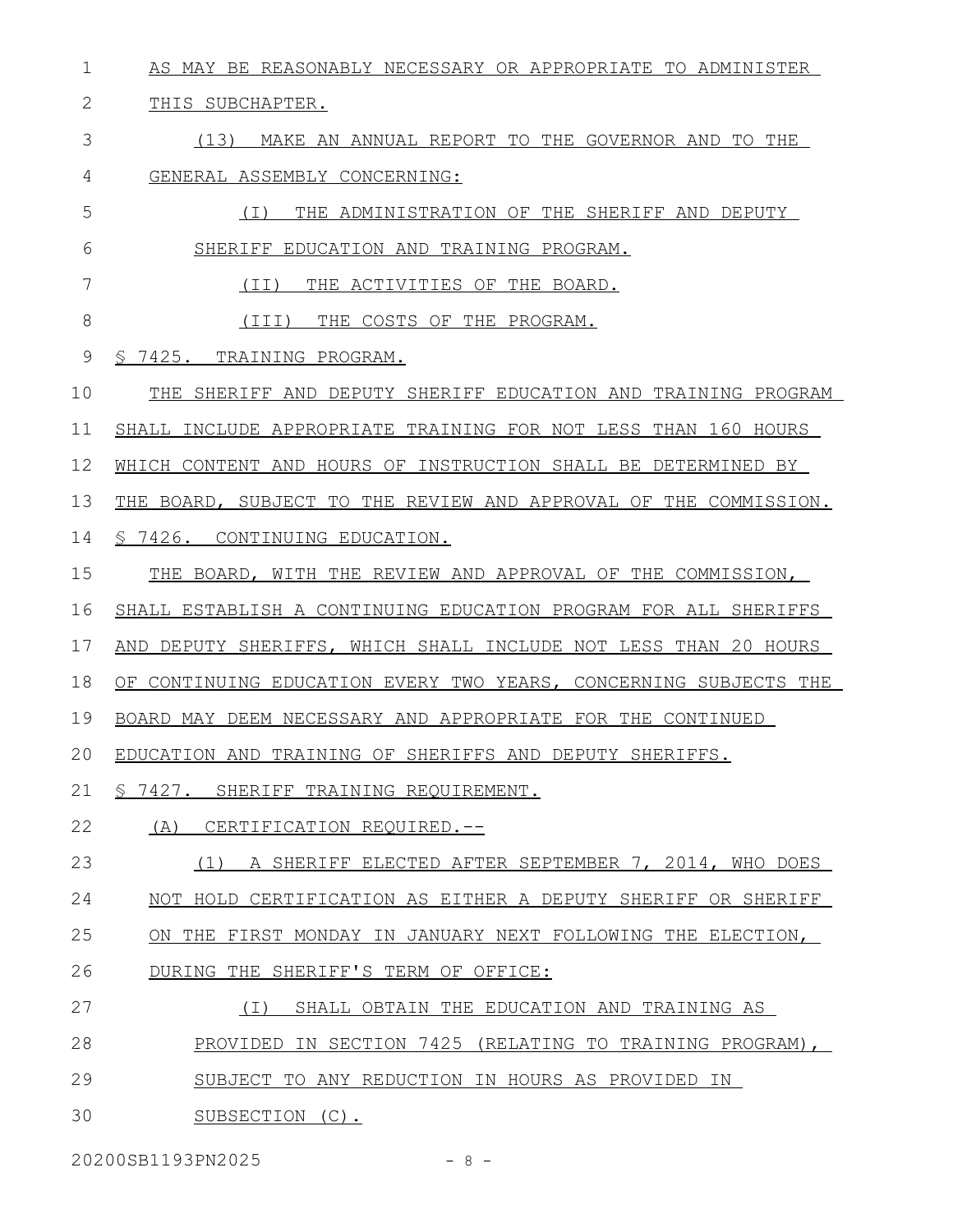| 1            | SHALL MEET THE REQUIREMENTS FOR CONTINUING<br>(II)               |
|--------------|------------------------------------------------------------------|
| $\mathbf{2}$ | EDUCATION AFTER CERTIFICATION.                                   |
| 3            | (III)<br>SHALL OBTAIN REINSTATEMENT OF A PREVIOUSLY              |
| 4            | REVOKED CERTIFICATION, IF APPLICABLE.                            |
| 5            | (2)<br>THE CASE OF A COUNTY WHICH HAS ADOPTED A HOME<br>ΙN.      |
| 6            | RULE CHARTER WHICH PROVIDES FOR THE APPOINTMENT OF THE           |
| 7            | SHERIFF, A SHERIFF APPOINTED AFTER SEPTEMBER 7, 2014, SHALL      |
| 8            | OBTAIN CERTIFICATION UNDER THIS SECTION WITHIN 18 MONTHS OF      |
| 9            | APPOINTMENT.                                                     |
| 10           | (B)<br>CONTINUING EDUCATION. -- EVERY SHERIFF SHALL, WHILE IN    |
| 11           | OFFICE, MEET THE REQUIREMENTS FOR CONTINUING EDUCATION           |
| 12           | ESTABLISHED BY THE BOARD, WITH THE REVIEW AND APPROVAL OF THE    |
| 13           | COMMISSION.                                                      |
| 14           | (C)<br>PRIOR EDUCATION, TRAINING OR EXPERIENCE.--THE BOARD,      |
| 15           | WITH THE REVIEW AND APPROVAL OF THE COMMISSION, SHALL HAVE THE   |
| 16           | AUTHORITY AND THE DISCRETION TO REDUCE THE HOURS OF EDUCATION    |
| 17           | AND TRAINING REQUIRED IN SECTION 7425 FOR SHERIFFS REQUIRED TO   |
| 18           | RECEIVE EDUCATION AND TRAINING WHO, BECAUSE OF PRIOR EDUCATION,  |
| 19           | TRAINING OR EXPERIENCE, HAVE ACQUIRED KNOWLEDGE OR SKILL         |
| 20           | EQUIVALENT TO THAT PROVIDED BY THE PROGRAM.                      |
| 21           | (D) SHERIFFS IN OFFICE.--ANY SHERIFF HOLDING OFFICE ON           |
| 22           | SEPTEMBER 7, 2014, SHALL BE DEEMED TO HAVE SATISFIED THE         |
| 23           | REQUIREMENTS FOR TRAINING UNDER SECTION 7425 AND SHALL RECEIVE   |
| 24           | CERTIFICATION FROM THE BOARD. FROM THE DATE OF THE CERTIFICATION |
| 25           | UNDER THIS SUBSECTION, SHERIFFS SHALL BE SUBJECT TO CONTINUING   |
| 26           | EDUCATION AS PROVIDED IN SUBSECTION (B).                         |
| 27           | (E)<br>INELIGIBILITY.--ANY SHERIFF FAILING TO RECEIVE AND        |
| 28           | MAINTAIN CERTIFICATION AS PROVIDED IN THIS SECTION SHALL BE      |
| 29           | INELIGIBLE TO BE ON THE BALLOT FOR THE OFFICE OF SHERIFF FOR ANY |
| 30           | TERM SUBSEQUENT TO THAT UNDER SUBSECTION (A).                    |

20200SB1193PN2025 - 9 -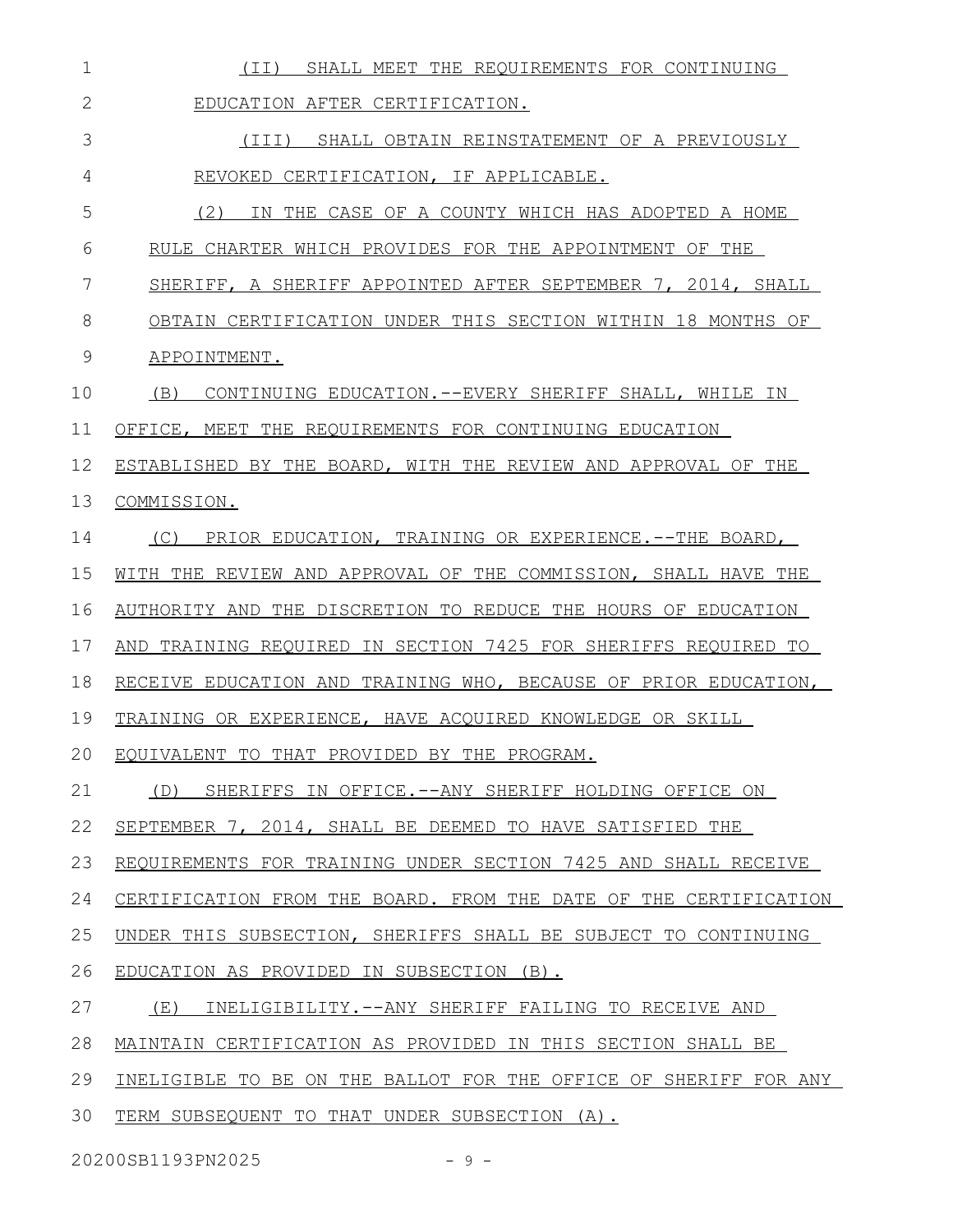1 (F) VACANCIES.--

| $\mathbf{2}$ | ANY PERSON APPOINTED TO FILL A VACANCY IN THE OFFICE<br>(1)     |
|--------------|-----------------------------------------------------------------|
| 3            | OF SHERIFF SHALL BE CERTIFIED OR, IN THE ALTERNATIVE, OBTAIN    |
| 4            | AND MAINTAIN CERTIFICATION DURING THE TERM FOR WHICH THE        |
| 5            | PERSON IS APPOINTED UNDER SUBSECTION (A). ANY PERSON            |
| 6            | APPOINTED TO FILL A VACANCY IN THE OFFICE OF SHERIFF WHO DOES   |
| 7            | NOT FULFILL THE REQUIREMENTS OF SUBSECTION (A) SHALL BE         |
| 8            | INELIGIBLE FOR SUBSEQUENT ELECTION AS PROVIDED UNDER            |
| 9            | SUBSECTION (E).                                                 |
| 10           | (2)<br>PERSON APPOINTED TO FILL A VACANCY IN THE OFFICE<br>NO.  |
| 11           | OF SHERIFF WHERE THE BALANCE OF THE UNEXPIRED TERM IS LESS      |
| 12           | THAN ONE YEAR SHALL BE SUBJECT TO THE REQUIREMENTS OF           |
| 13           | PARAGRAPH (1). HOWEVER, A PERSON WHO IS ELECTED TO A TERM AS    |
| 14           | IMMEDIATELY FOLLOWING THE PERSON'S PREVIOUSLY<br>SHERIFF        |
| 15           | APPOINTED TERM OF LESS THAN ONE YEAR IS SUBJECT TO THE          |
| 16           | REQUIREMENTS UNDER SUBSECTION (A).                              |
| 17           | (G)<br>(RESERVED).                                              |
| 18           | \$7428.<br>DEPUTY SHERIFF TRAINING REQUIREMENT.                 |
| 19           | (A)<br>GENERAL RULE.--A SHERIFF OF THIS COMMONWEALTH SHALL      |
| 20           | ASSURE THAT EACH FULL-TIME OR PART-TIME DEPUTY EMPLOYED BY THE  |
| 21           | SHERIFF WHO HAS LESS THAN FIVE YEARS OF EXPERIENCE ON AUGUST 9, |
| 22           | 1984, RECEIVES THE TRAINING PROVIDED FOR IN SECTIONS 7425       |
| 23           | (RELATING TO TRAINING PROGRAM) AND 7426 (RELATING TO CONTINUING |
| 24           | EDUCATION).                                                     |
| 25           | DIPLOMA.--NO PERSON SHALL BE EMPLOYED OR APPOINTED AS<br>(A, 1) |
| 26           | A DEPUTY SHERIFF UNLESS THE PERSON IS A HIGH SCHOOL GRADUATE OR |
| 27           | HAS RECEIVED A SECONDARY SCHOOL DIPLOMA ON THE BASIS OF GENERAL |
| 28           | EDUCATION DEVELOPMENT (GED).                                    |
| 29           | PRIOR EDUCATION, TRAINING OR EXPERIENCE. -- THE BOARD,<br>(B)   |
| 30           | WITH THE REVIEW AND APPROVAL OF THE COMMISSION, MAY REDUCE THE  |
|              | 20200SB1193PN2025<br>$-10 -$                                    |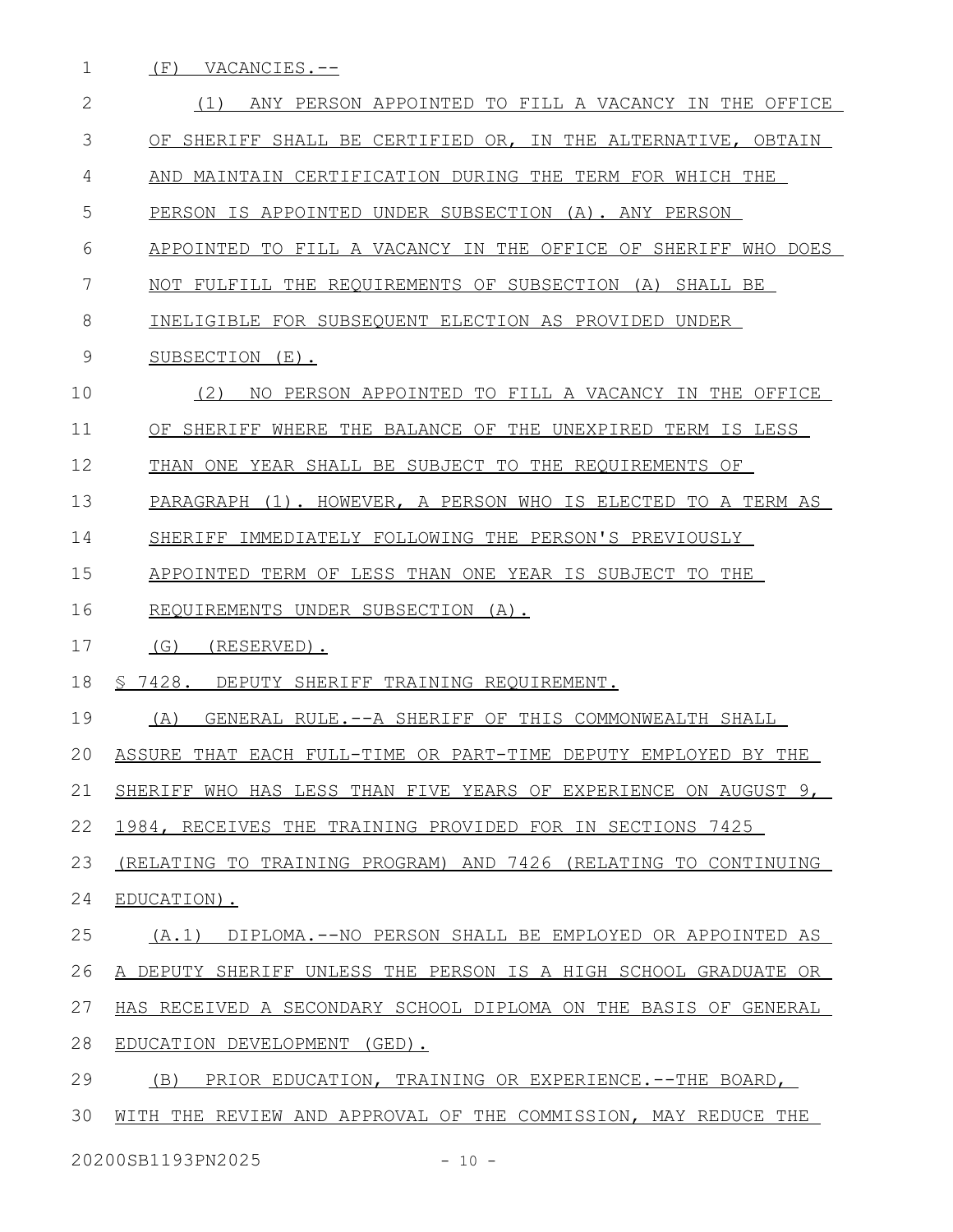| 1  | HOURS OF EDUCATION AND TRAINING REQUIRED IN SECTION 7425 FOR      |
|----|-------------------------------------------------------------------|
| 2  | DEPUTY SHERIFFS REQUIRED TO RECEIVE EDUCATION AND TRAINING WHO,   |
| 3  | BECAUSE OF PRIOR EDUCATION, TRAINING OR EXPERIENCE, HAVE          |
| 4  | ACQUIRED KNOWLEDGE OR SKILL EQUIVALENT TO THAT PROVIDED BY THE    |
| 5  | PROGRAM.                                                          |
| 6  | (C)<br>CERTIFICATION REQUIREMENT FOR CONTINUED COMPENSATION.--    |
| 7  | ANY PERSON HIRED AS A FULL-TIME OR PART-TIME DEPUTY<br>(1)        |
| 8  | SHERIFF WHO HAS LESS THAN FIVE YEARS OF EXPERIENCE ON AUGUST      |
| 9  | 9, 1984, SHALL, AS OF AUGUST 9, 1986, BE INELIGIBLE TO            |
| 10 | RECEIVE ANY SALARY, COMPENSATION OR OTHER CONSIDERATION OR        |
| 11 | THING OF VALUE FOR THE PERFORMANCE OF DUTIES AS A DEPUTY          |
| 12 | SHERIFF UNLESS THE DEPUTY SHERIFF HAS MET ALL OF THE              |
| 13 | REOUIREMENTS ESTABLISHED UNDER THIS CHAPTER AND HAS BEEN DULY     |
| 14 | CERTIFIED AS HAVING MET THOSE REQUIREMENTS BY THE BOARD, WITH     |
| 15 | THE REVIEW AND APPROVAL OF THE COMMISSION, UNLESS THE DEPUTY      |
| 16 | SHERIFF<br>IS<br>GRANTED ADDITIONAL TIME TO COMPLETE TRAINING BY  |
| 17 | THE<br>BOARD, WITH THE REVIEW AND APPROVAL OF THE COMMISSION.     |
| 18 | (2)<br>DEPUTY HIRED BY THE SHERIFF SHALL HAVE ONE<br>ANY NEW      |
| 19 | YEAR IN WHICH TO COMPLETE TRAINING.                               |
| 20 | (D)<br>CONTINUING EDUCATION. -- ANY FULL-TIME OR PART-TIME DEPUTY |
| 21 | SHERIFF WHO FAILS TO MEET AND FAILS TO BE CERTIFIED AS HAVING     |
| 22 | MET THE REQUIREMENTS FOR CONTINUING EDUCATION ESTABLISHED BY THE  |
| 23 | BOARD, WITH THE REVIEW AND APPROVAL OF THE COMMISSION, SHALL BE   |
| 24 | INELIGIBLE TO RECEIVE ANY SALARY, COMPENSATION OR OTHER           |
| 25 | CONSIDERATION OR THING OF VALUE FOR THE PERFORMANCE OF DUTIES AS  |
| 26 | A DEPUTY SHERIFF.                                                 |
| 27 | (E)<br>PENALTY.--ANY OFFICIAL OF ANY COUNTY WHO ORDERS,           |
| 28 | AUTHORIZES OR PAYS A SALARY OR COMPENSATION OR OTHER              |
| 29 | CONSIDERATION OR THING OF VALUE TO ANY PERSON IN VIOLATION OF     |
| 30 | THIS SECTION COMMITS A SUMMARY OFFENSE AND SHALL, UPON            |

20200SB1193PN2025 - 11 -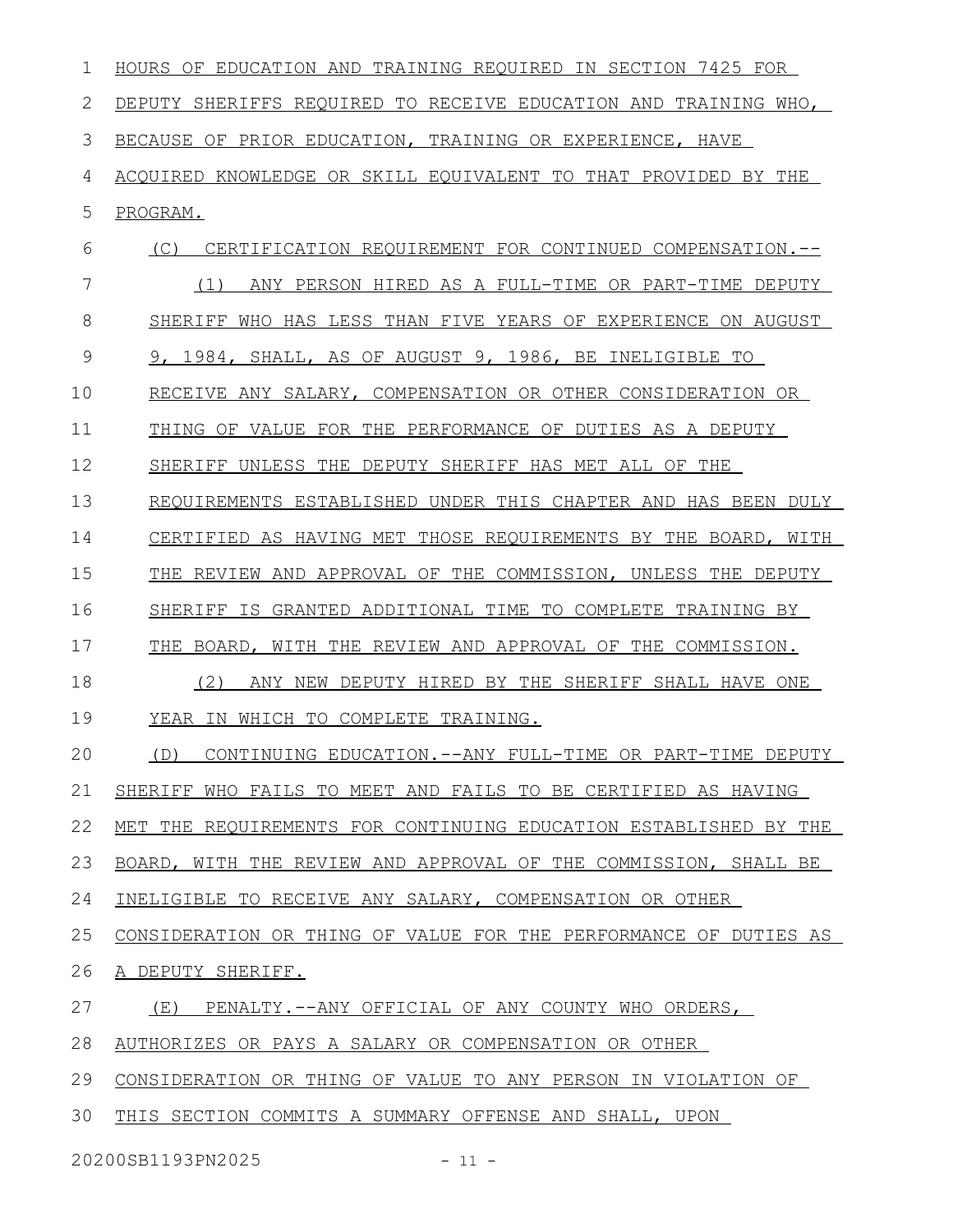| 1  | CONVICTION, BE SENTENCED TO PAY A MAXIMUM FINE OF \$500 OR TO    |
|----|------------------------------------------------------------------|
| 2  | IMPRISONMENT FOR A TERM NOT TO EXCEED 30 DAYS.                   |
| 3  | S 7429.<br>REVOCATION OF CERTIFICATION.                          |
| 4  | REVOCATION OF DEPUTY SHERIFF CERTIFICATION.--THE BOARD<br>(A)    |
| 5  | SHALL REVOKE THE CERTIFICATION OF ANY DEPUTY SHERIFF FOR ONE OR  |
| 6  | MORE OF THE FOLLOWING:                                           |
| 7  | (1)<br>CONVICTION FOR A FELONY OR MISDEMEANOR OF THE FIRST       |
| 8  | OR SECOND DEGREE.                                                |
| 9  | (2)<br>WHERE THE BOARD DETERMINES THE PERSON WAS DISMISSED       |
| 10 | FOR CAUSE FROM EMPLOYMENT AS A DEPUTY SHERIFF.                   |
| 11 | (3)<br>WHERE THE BOARD DETERMINES THE PERSON IS PHYSICALLY       |
| 12 | OR PSYCHOLOGICALLY UNFIT TO PERFORM THE DUTIES OF THE OFFICE.    |
| 13 | (4)<br>WHERE THE BOARD DETERMINES THE PERSON HAS COMMITTED       |
| 14 | MISCONDUCT WHICH MAKES THE PERSON UNFIT TO PERFORM THE DUTIES    |
| 15 | OF THE OFFICE, INCLUDING:                                        |
| 16 | SUBMISSION TO THE BOARD OF A DOCUMENT THAT THE<br>( I )          |
| 17 | DEPUTY KNOWS CONTAINS FALSE INFORMATION, INCLUDING               |
| 18 | FRAUDULENT APPLICATION.                                          |
| 19 | CHEATING ON BOARD EXAMINATIONS OR SKILL TESTS.<br>(TT)           |
| 20 | REVOCATION OF SHERIFF CERTIFICATION. -- THE BOARD SHALL<br>(B)   |
| 21 | REVOKE THE CERTIFICATION OF A SHERIFF ONLY AFTER THE SHERIFF IS  |
| 22 | REMOVED FROM OFFICE. NOTHING IN THIS CHAPTER SHALL BE            |
| 23 | INTERPRETED AS PROVIDING GROUNDS FOR REMOVAL OF A SHERIFF FROM   |
| 24 | OFFICE, EXCEPT AS PROVIDED UNDER ARTICLE VI OF THE CONSTITUTION  |
| 25 | OF PENNSYLVANIA.                                                 |
| 26 | NOTIFICATION BY SHERIFF. -- IN THE CASE OF A DEPUTY<br>(C)       |
| 27 | SHERIFF, IT SHALL BE THE RESPONSIBILITY OF THE SHERIFF TO NOTIFY |
| 28 | THE BOARD WITHIN 15 DAYS OF THE OCCURRENCE OF AN EVENT DESCRIBED |
| 29 | UNDER SUBSECTION (A).                                            |
| 30 | (D) NOTIFICATION BY COUNTY COMMISSIONERS.--IN THE CASE OF A      |

20200SB1193PN2025 - 12 -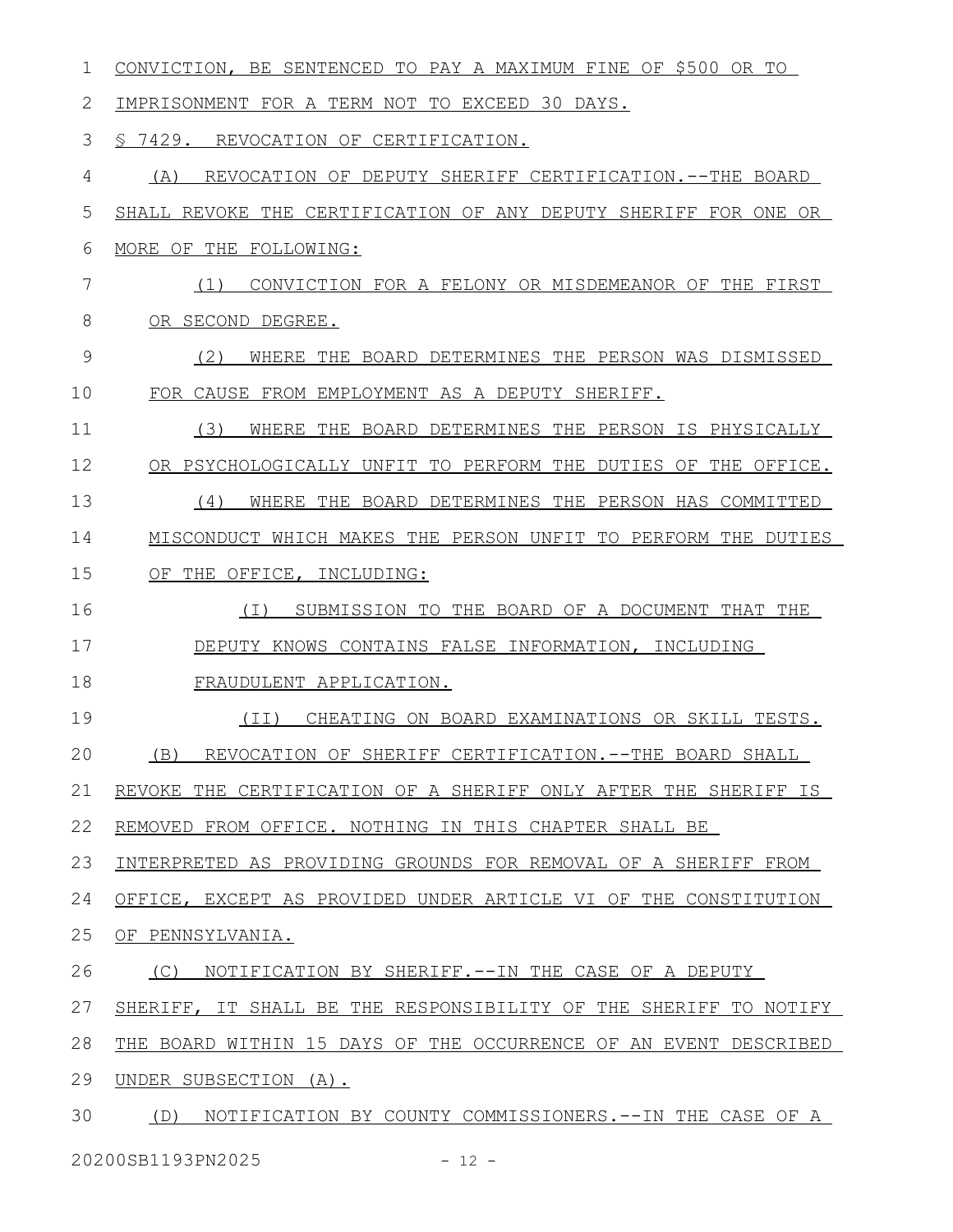| ı  | SHERIFF, IT SHALL BE THE RESPONSIBILITY OF THE COUNTY           |
|----|-----------------------------------------------------------------|
| 2  | COMMISSIONERS TO NOTIFY THE BOARD WITHIN 15 DAYS OF A SHERIFF'S |
| 3  | REMOVAL FROM OFFICE.                                            |
| 4  | (E)<br>REGULATIONS.--THE BOARD SHALL ESTABLISH, WITH THE        |
| 5  | APPROVAL OF THE COMMISSION, REGULATIONS PROVIDING FOR THE       |
| 6  | FOLLOWING:                                                      |
| 7  | NOTICE OF A REVOCATION AND THE RIGHT OF SHERIFFS AND<br>(1)     |
| 8  | DEPUTY SHERIFFS TO REQUEST A HEARING.                           |
| 9  | (2)<br>STANDARDS AND GUIDELINES FOR APPLICATION FOR             |
| 10 | RECERTIFICATION FOLLOWING REVOCATION.                           |
| 11 | \$ 7430. SHERIFF AND DEPUTY SHERIFF EDUCATION AND TRAINING      |
| 12 | ACCOUNT.                                                        |
| 13 | CONTINUATION.--THE SHERIFF AND DEPUTY SHERIFF EDUCATION<br>(A)  |
| 14 | AND TRAINING ACCOUNT IS CONTINUED AS A RESTRICTED RECEIPTS      |
| 15 | ACCOUNT WITHIN THE GENERAL FUND. MONEY IN THE ACCOUNT IS        |
| 16 | APPROPRIATED ON A CONTINUING BASIS TO THE COMMISSION FOR THE    |
| 17 | PURPOSE OF FINANCING TRAINING PROGRAM EXPENSES, THE COSTS OF    |
| 18 | ADMINISTERING THE PROGRAM, REIMBURSEMENTS TO COUNTIES AND ALL   |
| 19 | OTHER COSTS ASSOCIATED WITH THE ACTIVITIES OF THE BOARD AND THE |
| 20 | IMPLEMENTATION OF THIS CHAPTER.                                 |
| 21 | (B) SURCHARGE.--A SURCHARGE SHALL BE ASSESSED ON EACH FEE       |
| 22 | COLLECTED BY THE SHERIFF OF EVERY COUNTY UPON ACCEPTANCE FOR    |
| 23 | EACH SERVICE REQUIRED FOR ANY COMPLAINT, SUMMONS, WRIT OR OTHER |
| 24 | LEGAL PAPER REQUIRED TO BE SERVED OR POSTED BY THE SHERIFF.     |
| 25 | SURCHARGES SHALL BE ASSESSED AS FOLLOWS:                        |
| 26 | BEGINNING JANUARY 1, 2021, THROUGH DECEMBER 31,<br>(1)          |
| 27 | 2021, THE SURCHARGE SHALL BE \$16.                              |
| 28 | (2)<br>BEGINNING JANUARY 1, 2022, THROUGH DECEMBER 31,          |
| 29 | 2022, THE SURCHARGE SHALL BE \$18.                              |
| 30 | (3) BEGINNING JANUARY 1, 2023, AND THEREAFTER, THE              |
|    |                                                                 |

20200SB1193PN2025 - 13 -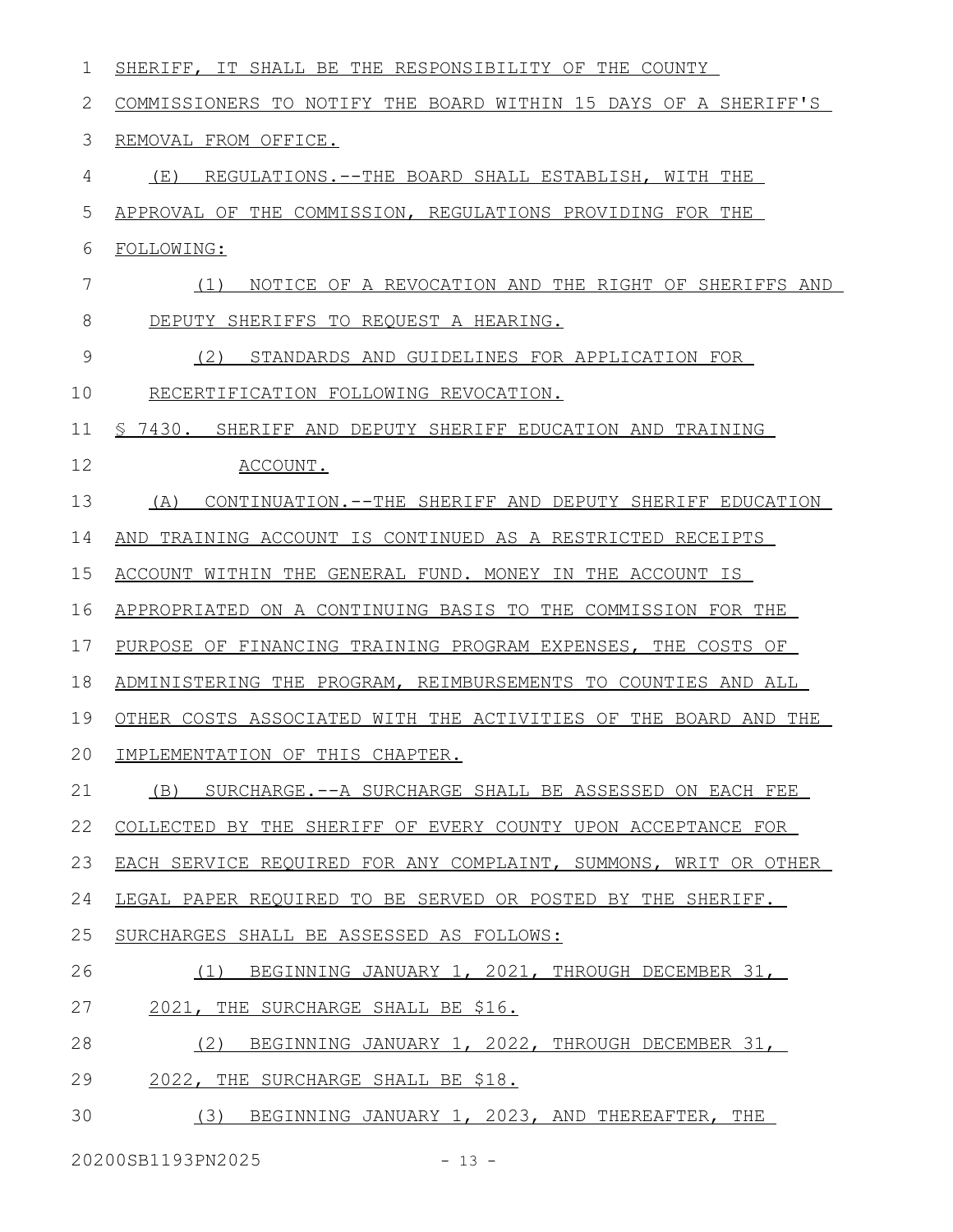SURCHARGE SHALL BE \$20. 1

(B.1) SURCHARGE IN COUNTIES OF FIRST AND SECOND CLASS.-- (1) IN COUNTIES OF THE FIRST AND SECOND CLASS, A SURCHARGE SHALL BE COLLECTED BY THE PROTHONOTARY OF THAT COUNTY FOR EACH DEFENDANT NAMED IN A DOCUMENT FILED TO COMMENCE AN ACTION UNDER PA.R.C.P. NO.1007, EXCEPT WHEN SERVICE IS MADE BY A COMPETENT ADULT IN THE ACTIONS LISTED IN PA.R.C.P. NO.400(B). (2) ONE DOLLAR OF THE SURCHARGE SHALL BE RETAINED BY THE PROTHONOTARY TO COVER ADMINISTRATIVE COSTS INCURRED BY COLLECTING THE SURCHARGE AND TO SUPPORT ANY TECHNOLOGY AND AUTOMATION IMPROVEMENTS OR UPGRADES FOR THE PROTHONOTARY, AND THE BALANCE SHALL BE TRANSMITTED SEMIANNUALLY TO THE STATE TREASURER FOR DEPOSIT INTO THE ACCOUNT. SURCHARGES SHALL BE ASSESSED AS FOLLOWS: (I) BEGINNING JANUARY 1, 2021, THROUGH DECEMBER 31, 2021, THE SURCHARGE SHALL BE \$17. (II) BEGINNING JANUARY 1, 2022, THROUGH DECEMBER 31, 2022, THE SURCHARGE SHALL BE \$19. (III) BEGINNING JANUARY 1, 2023, AND THEREAFTER, THE SURCHARGE SHALL BE \$21. (C) DISPOSITION OF MONEY COLLECTED.--THE MONEY COLLECTED UNDER SUBSECTION (B) SHALL BE FORWARDED SEMIANNUALLY BY THE SHERIFF OF AN INDIVIDUAL COUNTY TO THE STATE TREASURER FOR DEPOSIT INTO THE ACCOUNT AND USED EXCLUSIVELY TO COVER THE COSTS AND EXPENSES OF THE SHERIFF AND DEPUTY SHERIFF EDUCATION AND TRAINING PROGRAM. (D) DISBURSEMENTS.--DISBURSEMENTS FROM THE ACCOUNT SHALL BE MADE BY THE COMMISSION. (E) AUDIT.--THE AUDITOR GENERAL SHALL CONDUCT AN AUDIT OF 2 3 4 5 6 7 8 9 10 11 12 13 14 15 16 17 18 19 20 21 22 23 24 25 26 27 28 29 30

20200SB1193PN2025 - 14 -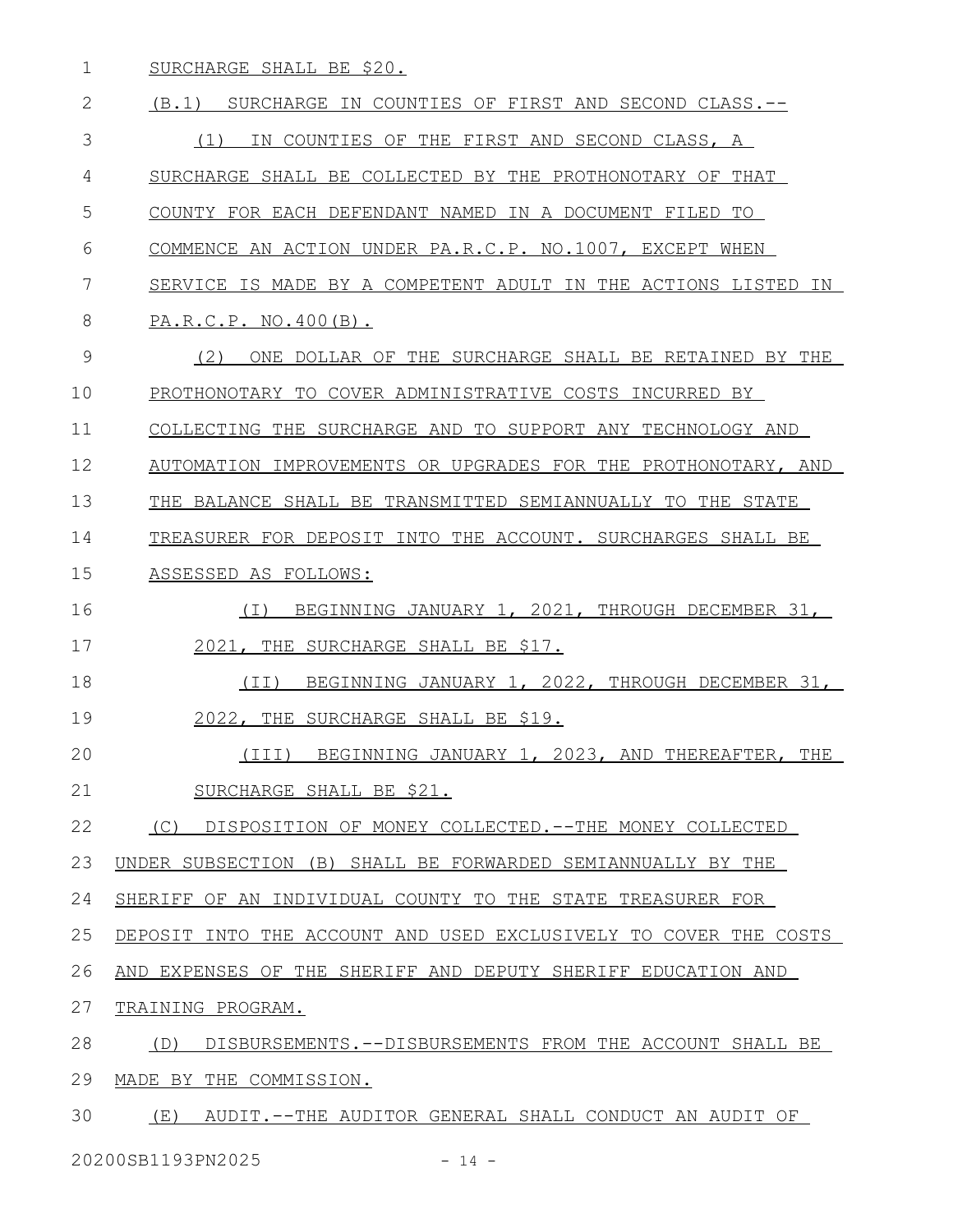THE ACCOUNT AS THE AUDITOR GENERAL MAY DEEM NECESSARY OR ADVISABLE FROM TIME TO TIME BUT NO LESS OFTEN THAN ONCE EVERY THREE YEARS. § 7431. REIMBURSEMENT TO COUNTIES. EACH COUNTY SHALL PAY THE ORDINARY AND NECESSARY LIVING AND TRAVEL EXPENSES AND THE REGULAR SALARY OF THE COUNTY'S SHERIFF AND DEPUTY SHERIFFS WHILE ATTENDING APPROVED SCHOOLS. THE COMMISSION SHALL PROVIDE FOR REIMBURSEMENT TO EACH COUNTY OF 100% OF THE REGULAR SALARIES OF THE COUNTY'S SHERIFF AND DEPUTY SHERIFFS AND 100% OF THE ORDINARY AND NECESSARY LIVING AND TRAVEL EXPENSES INCURRED BY THE COUNTY'S SHERIFF AND DEPUTY SHERIFFS WHILE ATTENDING CERTIFIED SHERIFF AND DEPUTY SHERIFF BASIC TRAINING OR CONTINUING EDUCATION SCHOOLS IF THE COUNTY ADHERES TO THE TRAINING STANDARDS REQUIRED UNDER THIS SUBCHAPTER AND ESTABLISHED BY THE BOARD WITH THE REVIEW AND APPROVAL OF THE COMMISSION. THE COMMISSION SHALL PROVIDE FOR 100% OF THE TUITION INCURRED BY THE SHERIFF AND DEPUTY SHERIFFS WHILE ATTENDING CERTIFIED SHERIFF AND DEPUTY SHERIFF BASIC TRAINING OR 19 CONTINUING EDUCATION SCHOOLS. SECTION 3. THE ADDITION OF 44 PA.C.S. CH. 74 SUBCH. C IS A CONTINUATION OF THE ACT OF FEBRUARY 9, 1984 (P.L.3, NO.2), KNOWN AS THE SHERIFF AND DEPUTY SHERIFF EDUCATION AND TRAINING ACT. THE FOLLOWING APPLY: (1) EXCEPT AS OTHERWISE PROVIDED IN 44 PA.C.S. CH. 74 SUBCH. C, ALL ACTIVITIES INITIATED UNDER THE SHERIFF AND DEPUTY SHERIFF EDUCATION AND TRAINING ACT SHALL CONTINUE AND REMAIN IN FULL FORCE AND EFFECT AND MAY BE COMPLETED UNDER 44 PA.C.S. CH. 74 SUBCH. C. RESOLUTIONS, ORDERS, REGULATIONS, RULES AND DECISIONS WHICH WERE MADE UNDER THE SHERIFF AND 1 2 3 4 5 6 7 8 9 10 11 12 13 14 15 16 17 18 20 21 22 23 24 25 26 27 28 29

DEPUTY SHERIFF EDUCATION AND TRAINING ACT AND WHICH ARE IN 30

20200SB1193PN2025 - 15 -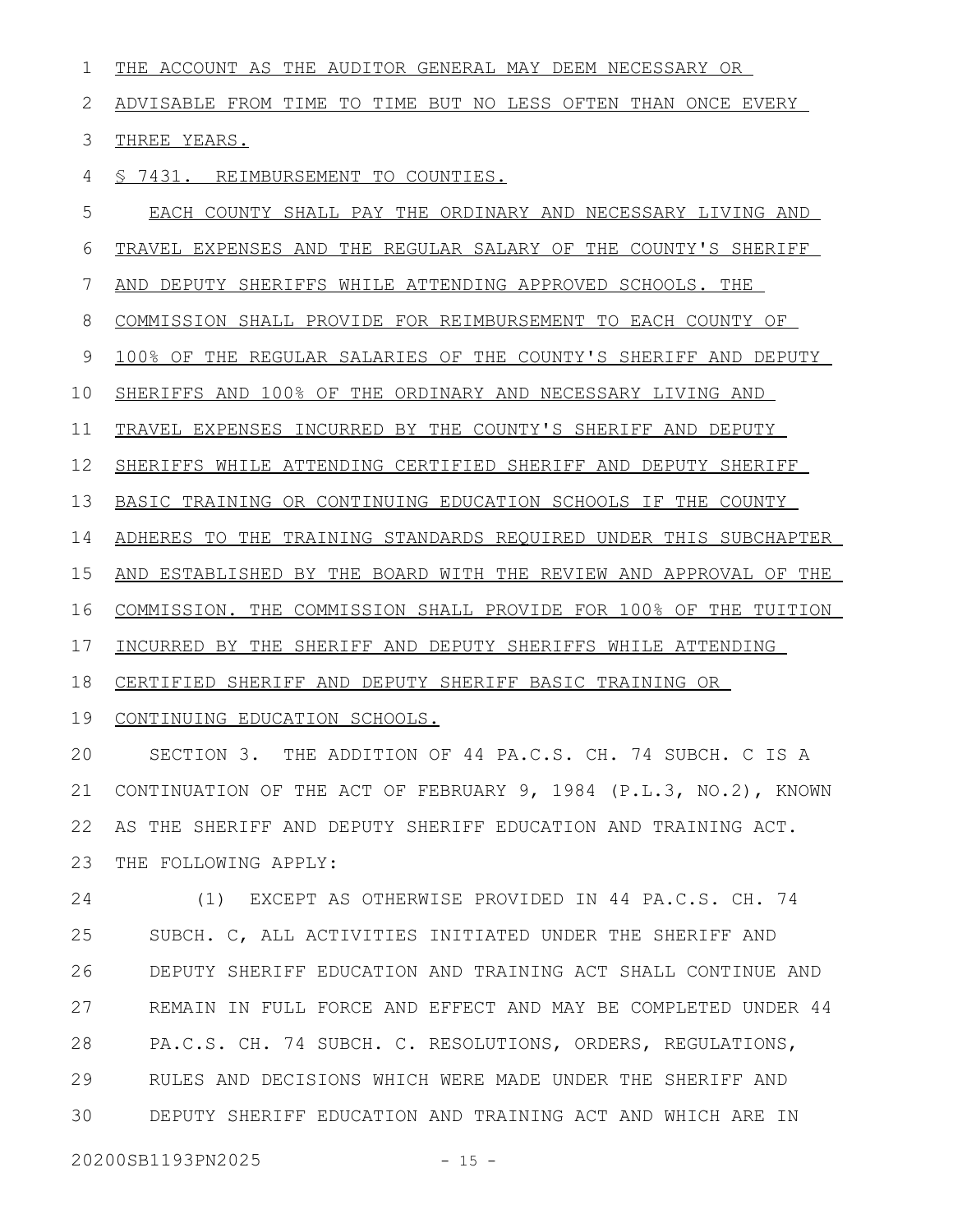EFFECT ON THE EFFECTIVE DATE OF THIS SECTION SHALL REMAIN IN FULL FORCE AND EFFECT UNTIL REVOKED, VACATED OR MODIFIED UNDER 44 PA.C.S. CH. 74 SUBCH. C. CONTRACTS, OBLIGATIONS AND AGREEMENTS ENTERED INTO UNDER THE SHERIFF AND DEPUTY SHERIFF EDUCATION AND TRAINING ACT ARE NOT AFFECTED NOR IMPAIRED BY THE REPEAL OF THE SHERIFF AND DEPUTY SHERIFF EDUCATION AND TRAINING ACT. 1 2 3 4 5 6 7

(2) EXCEPT AS SPECIFIED IN PARAGRAPHS (3) AND (4), ANY DIFFERENCE IN LANGUAGE BETWEEN 44 PA.C.S. CH. 74 SUBCH. C AND THE SHERIFF AND DEPUTY SHERIFF EDUCATION AND TRAINING ACT IS INTENDED ONLY TO CONFORM TO THE STYLE OF THE PENNSYLVANIA CONSOLIDATED STATUTES AND IS NOT INTENDED TO CHANGE OR AFFECT THE LEGISLATIVE INTENT, JUDICIAL CONSTRUCTION OR ADMINISTRATIVE INTERPRETATION AND IMPLEMENTATION OF THE SHERIFF AND DEPUTY SHERIFF EDUCATION AND TRAINING ACT. 8 9 10 11 12 13 14 15

(3) THE FOLLOWING PROVISIONS OF THE SHERIFF AND DEPUTY SHERIFF EDUCATION AND TRAINING ACT ARE OBSOLETE AND EXCLUDED FROM THE ADDITION OF 44 PA.C.S. CH. 74 SUBCH. C: 16 17 18

(I) THE EXCEPTION FOR APPOINTMENTS UPON THE EFFECTIVE DATE OF THE ACT UNDER THE FIRST SENTENCE OF SECTION 3(C), THE LAST SENTENCE OF SECTION 3(G) AND THE FIRST SENTENCE OF SECTION 3(H) OF THE ACT. 19 20 21 22

(II) (RESERVED). 23

(III) SECTION 8(B)(1) AND (2) AND (B.1)(1) AND (2) OF THE ACT. 24 25

(4) PARAGRAPH (2) DOES NOT APPLY TO THE ADDITION OF THE FOLLOWING: 26 27

(I) 44 PA.C.S. § 7427(G). 28

(II) 44 PA.C.S. § 7430(A), (B) AND (B.1). 29

(5) A REFERENCE IN ANY OTHER ACT OR REGULATION TO THE 30

20200SB1193PN2025 - 16 -